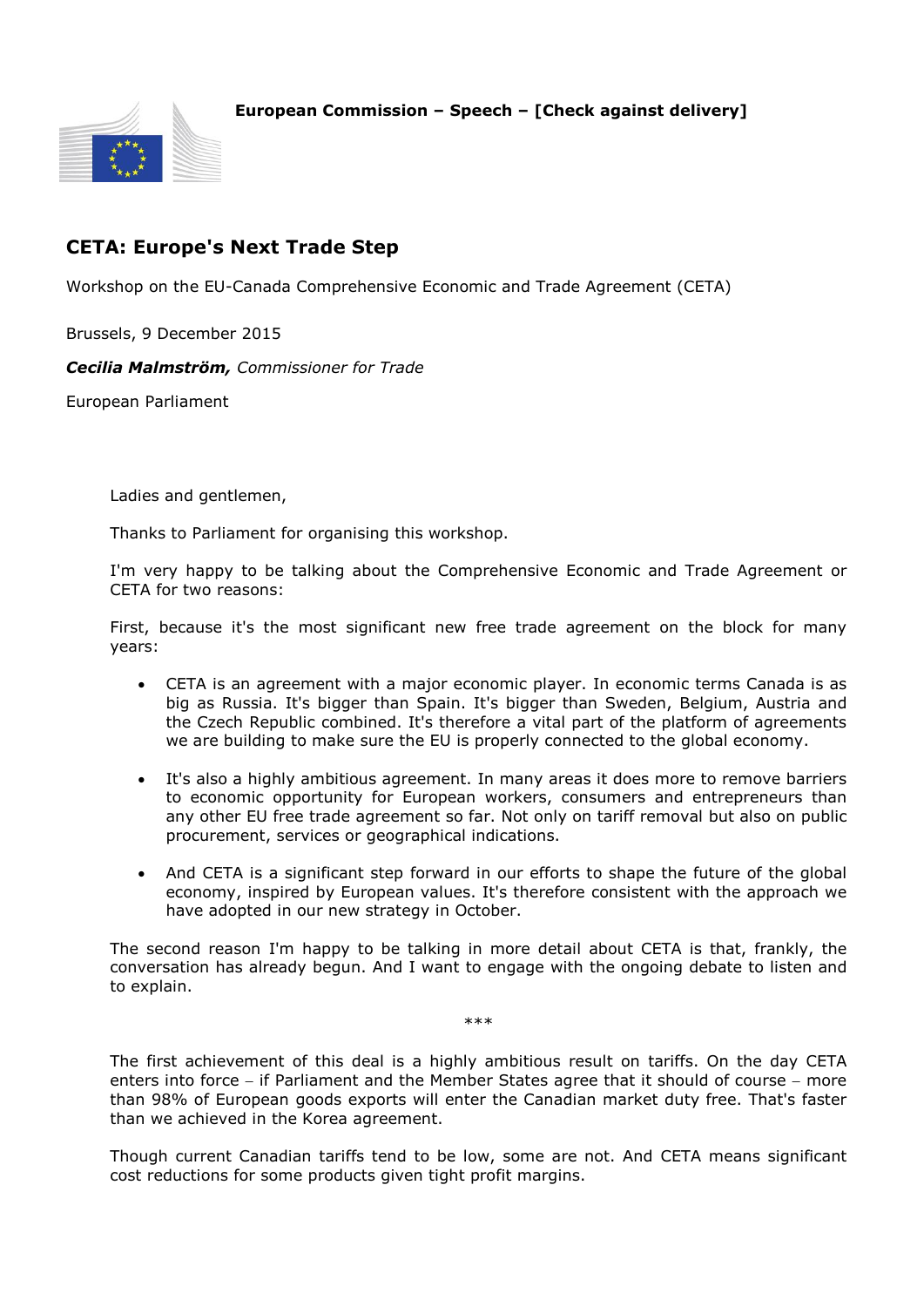Let's take Europe's fashion industry for example. It is a sector that is made up of  $\Box$ many SMEs. It will start to feel the benefits straight away. Canada's tariffs on clothes go as high as 18% and on shoes as high as 20%. They will completely disappear from day one.

Many EU countries are also strong exporters of food and drink, especially processed foods like pasta, biscuits, jams and marmalades, soft drinks and wines and spirits. Products like these currently face tariffs between 10% and 25% in Canada. They will also be eliminated.

Overall we estimate tariff savings for EU exporters of around 470 million euro a year for industrial goods. And that's particularly important since our competitors in the US don't have to pay those duties, as they already have an agreement with Canada. So CETA is about levelling the playing field for the EU.

And, last but not least, getting rid of tariffs on our side will also help European consumers as they will have access to cheaper products coming in from Canada. Today there is an 8% tariff on maple syrup coming from Canada. A product I like very much. In future that tariff will be gone. Your breakfast will be just as good but a little bit cheaper!

\*\*\*

Our second big achievement in CETA is on public procurement.

Europeans excel at the kind of goods and services that governments buy - like trains, road building and healthcare products.

But Canada's market for government contracts has historically been less open than Europe's. This deal corrects this current imbalance.

It is the most ambitious and comprehensive that Canada has ever made on procurement. As well as the federal government, it covers Canada's provinces, regions, cities and state-owned enterprises.

In short, Canada opens up procurement more in CETA than in the WTO's Government Procurement Agreement, NAFTA and the Transpacific Partnership!

A third area where we have progress is on services. Again this is a vital sector for Europe. More than half of the value EU exports is composed of services and it's growing. And one of the most interesting economic changes we're seeing today is the integration of goods and services. So you often can't sell a product without providing installation or maintenance services to go with it.

CETA is comprehensive across the whole range of different services businesses. In some areas, it improves on what Canada offers the US in both NAFTA and TPP. This includes maritime services like dredging and or feeder shipping and airport operations and groundhandling.

Also in services, the agreement will make it easier for qualified EU professionals to work in Canada. It provides a framework to approve mutual recognition of their qualifications. The European architects organisations are already in advanced negotiations with their Canadian counterparts to allow this to happen. This is an important benefit for young people in particular who want to go and get experience on the other side of the Atlantic.

The fourth big achievement of this deal is on geographical indications. For many European farmers and food producers, GIs are a vital way to recognise the unique qualities of their regional products. Under CETA, Canada recognises the special status and agrees to protect a list of 145 European geographical indications, including products like Prosciutto di Parma, Camembert de Normandie or Schwarzwälder Schinken.

The final accomplishment of this deal is in the whole area of the relationship between regulation and trade. CETA addresses a number of key issues, without undermining the protection of citizens.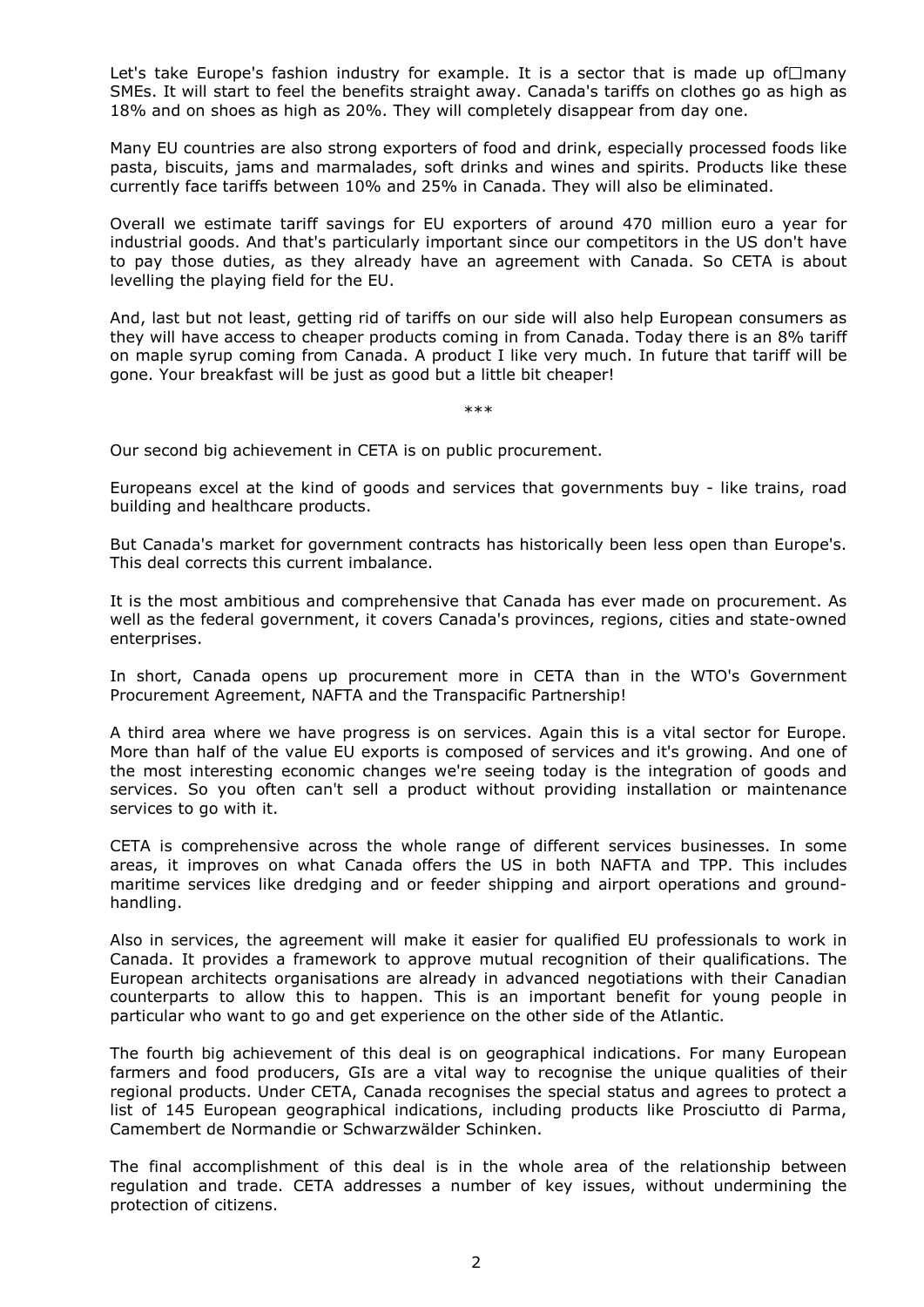Goods, for example, will have fewer administrative hurdles to jump. I CETA provides for a way for EU certification bodies to be allowed to certify for the Canadian market according to Canadian technical regulations and vice-versa. This will considerably reduce the costs to companies for testing in particular by avoiding double-testing on both sides of the Atlantic.

This is the kind of step that will benefit small and medium sized companies in particular. It can be the difference between making the leap into the Canadian market or not. That's because conformity assessment is a fixed cost - so it's much more significant for a low-volume business than a major international company.

- Canada will also abolish a rule that says that when alcoholic spirits are imported in bulk, they have to be blended with local spirits before they can be bottled.
- And both sides agree to hold a closer dialogue on upcoming regulatory issues in future.

These are just a selection of the benefits for European consumers, workers and entrepreneurs that we have achieved in this deal.

\*\*\*

But as I said, I know that the discussion on this deal has not only been about the benefits.

There are concerns and worries. And looking forward to hearing what people have to say. I hope the final text will be done and available very soon. But the draft text of this agreement is already public. It's on our website. So we have the possibility for all sides to examine it and make sure we have a shared understanding.

A few of the concerns:

First, on public services. CETA uses our standard EU approach to public services. It's an approach that has been tried and tested for years. And it is an approach that works.

And it means:

- Nothing will prevent Member States from organising public services the way they want to...
- Nothing will oblige Member States to privatise anything…
- And nothing will stop Member States from taking privatised services back into public ownership if that's what they want.

Second, on regulation. CETA will help make EU and Canadian regulation more compatible. But it's important to understand that CETA is fully included in the pledge the Commission has taken in the Trade for All strategy, which is the following:

- Nothing in trade deals will limit the EU's right to regulate in the public interest.
- No trade agreements will ever lower levels of consumer, environmental or social and labour protection.
- And any change to levels of regulatory protection can only be upward.

Third, investment protection. This is the area where most concerns have been raised.

Let me just say this: the Commission wants a deal that encourages investment but that also protects – fully – our ability to make public policy in the interest of people.

That's why the draft public CETA text online already goes very far along the road to reform of the old system. Among other things: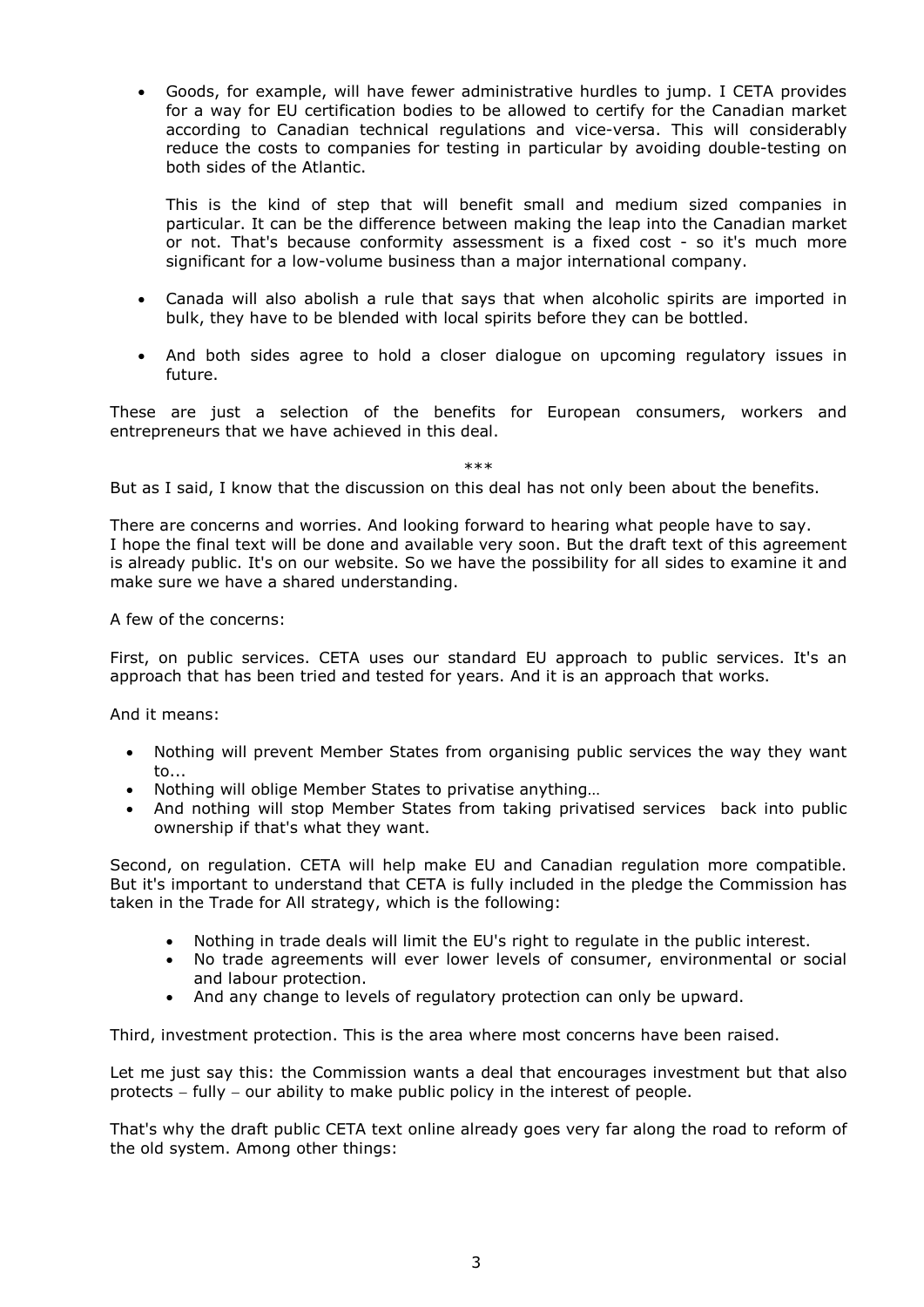- It makes the proceedings of disputes fully transparent.
- It has clear language on the protection of our right to regulate in the public interest
- It sets a code of conduct for arbitrators to ensure their independence and impartiality
- And it includes a review mechanism for further improvements, including the introduction of an appeal body.

This deal was, it is true, done before the reform process of this year. And it is true that the EU's recent proposal to the US in the context of TTIP goes further than the draft CETA text.

That's why we want to use the ongoing talks on legal scrubbing of the text to do some finetuning. This will allow us to introduce some targeted improvements, notably on dispute resolution, to better align CETA to our new approach.

We will have to be careful. I don't believe that Europe or Canada have any interest in reopening these negotiations. We have a good result. It makes no sense to jeopardize it.

However, I fully recognise that improvements will be crucial for this house and for several Member States to look favourably on the whole CETA package.

So my intention is firm: either immediately, or by using the review clauses, we will bring CETA up to the new EU standard.

\*\*\*

Finally, on values.

As we look ahead to the coming decades…

- … as we seek to project Europe's values into a changing world…
- … a world in which we have to deal with partners with very different views…

… CETA is an important tool.

This agreement includes, for example, a very ambitious chapter on labour rights and the environmental protection. This makes sure that both sides commit to essential principles on these issues. And it will cement our cooperation at international level  $-$  cooperation we are already seeing in Paris at the COP 21 conference by the way.

More generally CETA is a framework for closer cooperation - economic and political - with an essential ally.

Why is Canada such an essential ally for Europe?

Because Canadians share Europe's underlying values.

We share a commitment to open markets, the rule of law and very high levels of regulatory protection when it comes to the environment, food safety and other areas.

But in two key areas Canada is, if anything, even closer.

Like Europe it's a group of peoples with more than one language and culture seeking to work together. French-speaking Quebecers base their provincial law on the civil code. Their English speaking provincial neighbours base theirs on English common law. So Canadians know about cross-cultural compromises.

And Canada, like Europe, places a priority on collective approaches. That's perhaps why Canada, like Europe, has had public universal healthcare for more half a century.

It's an example of how Canadians take a sympathetic view of the world. As the Canadian author Margaret Atwood has put it: